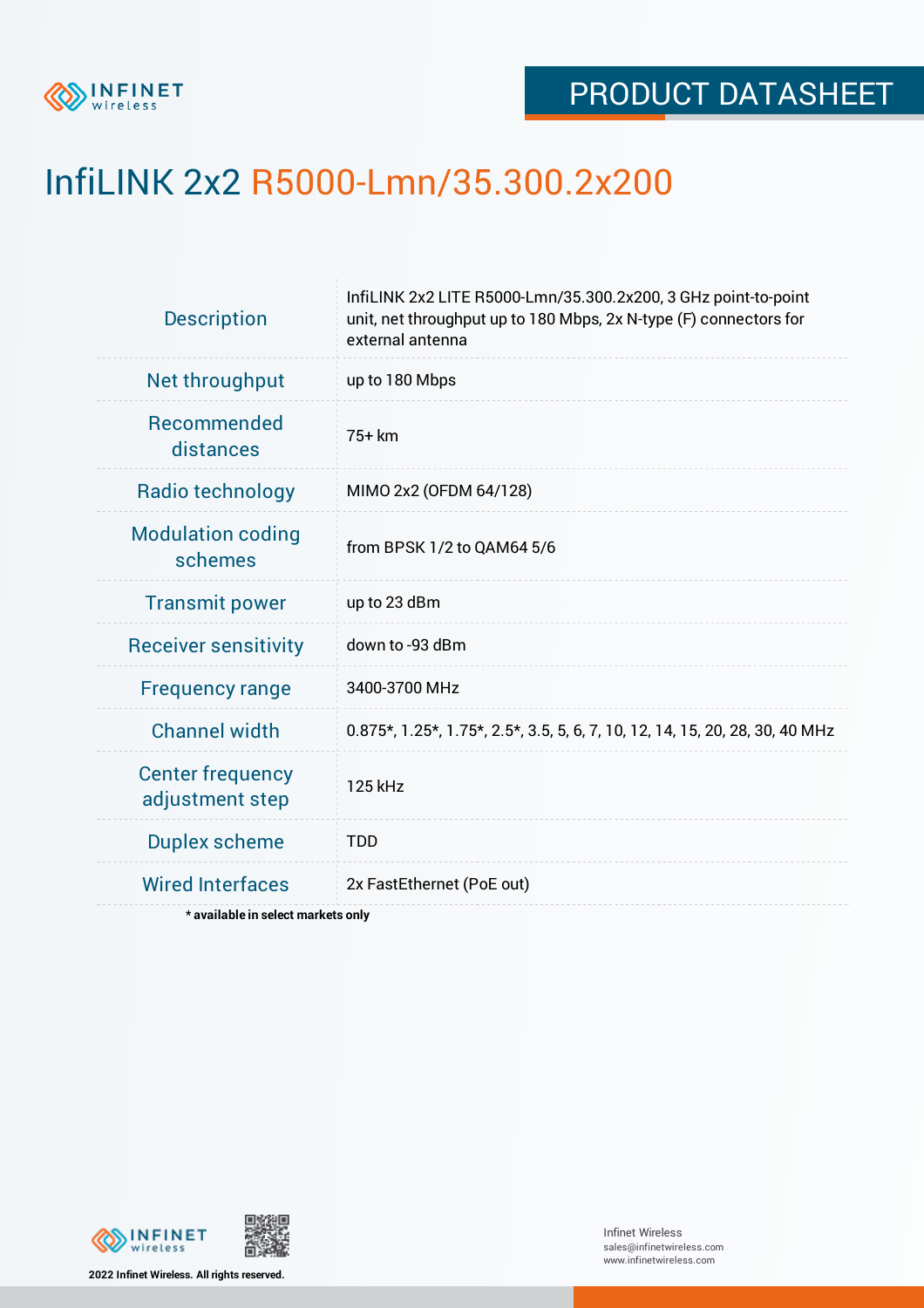

## PRODUCT DATASHEET

# InfiLINK 2x2 R5000-Lmn/35.300.2x200

| <b>Consumption</b>         | up to $15W$                                                                                                                                                                                                                                                                                                                 |               |                |                 |                      |  |
|----------------------------|-----------------------------------------------------------------------------------------------------------------------------------------------------------------------------------------------------------------------------------------------------------------------------------------------------------------------------|---------------|----------------|-----------------|----------------------|--|
| <b>Power options</b>       | 110-240 VAC @ 50/60 Hz, +956 VDC                                                                                                                                                                                                                                                                                            |               |                |                 |                      |  |
| <b>Outdoor Unit (ODU)</b>  | 240 x 240 x 50 mm, 1.6 kg                                                                                                                                                                                                                                                                                                   |               |                |                 |                      |  |
|                            |                                                                                                                                                                                                                                                                                                                             |               |                |                 |                      |  |
| <b>Part Number Options</b> | Prefix                                                                                                                                                                                                                                                                                                                      | Freq.<br>Band | <b>Bitrate</b> | Output<br>Power | Capacity             |  |
|                            | R5000-Lmn                                                                                                                                                                                                                                                                                                                   | 35            | <i>300</i>     | 2x200           | 8<br>20<br>50<br>300 |  |
| <b>Part Number Example</b> | R5000-Lmn/35.300.2x200 50                                                                                                                                                                                                                                                                                                   |               |                |                 |                      |  |
| <b>Packing List</b>        | - Outdoor unit R5000-Lmn/35.300.2x200 - 1 pcs.<br>- Power Supply IDU-CPE(48V) - 1 pcs.<br>- Power Cord - 1 pcs.<br>- Cable Gland - 2 pcs.<br>- Standard RJ-45 connector - 2 pcs.<br>- Shielded RJ-45 connector - 1 pcs.<br>- RJ-45 Plug Cap - 1 pcs.<br>- MONT-KIT-85 Mounting kit - 1 pcs.<br>- Quick Start Guide - 1 pcs. |               |                |                 |                      |  |



**2022 Infinet Wireless. All rights reserved.**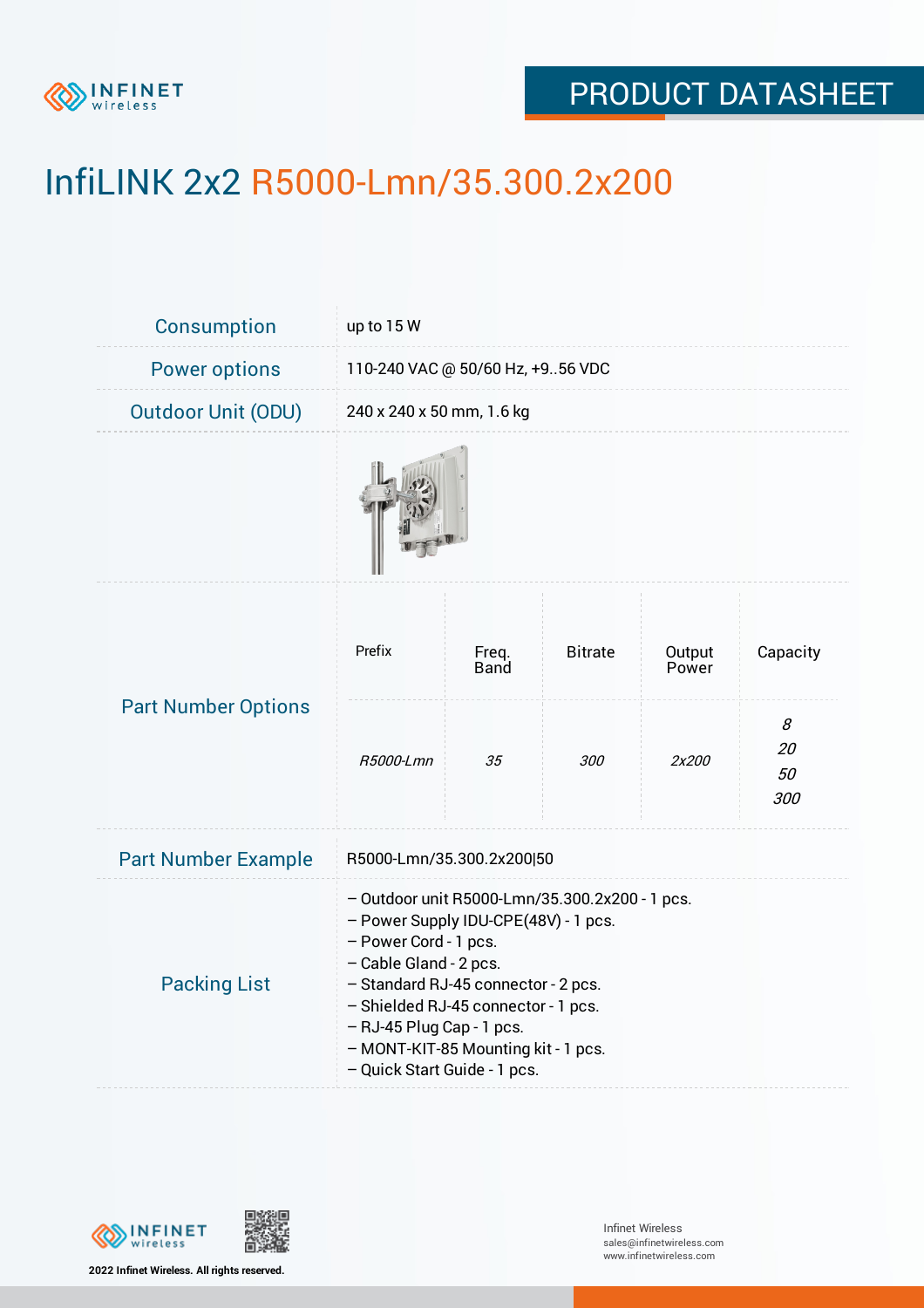

## PRODUCT DATASHEET

# InfiLINK 2x2 R5000-Lmn/35.300.2x200

### Features

#### **RADIO**

- **Voice/RTP Aware Superpacketing**
- **DFS**
- **Automatic Bitrate Control** Þ
- Þ **Automatic Transmit Power Control**
- ь **TDD synchronization using AUX-ODU-SYNC (excluding Smn/Lmn)**
- **Spectrum Analyzer mode** ۰
- **Channel testing tools** ١

#### **NETWORKING**

- **Ethernet-over-IP and IP-over-IP tunneling**
- Þ **ARP protocol support**
- ۱ **MAC/IP filtering**
- Þ **Full-fledged 2nd layer switch**
- Þ **RIPv2 / OSPFv2 /static routing**
- **L2/L3 Firewall** Þ
- **NAT (multipool, H.323-aware)** Þ
- Þ **DHCP client/server/relay**

#### **MANAGEMENT FEATURES**

- **Various Management Protocols: HTTP, HTTPS, Telnet, SSH, SNMP v1/2c/3 (MIB-II and proprietary MIBs)**
- **Graphical User Interface**
- **LED Indication: power status, wireless and wired link status, signal level**
- **Antenna alignment tool**
- ٠ **Automatic software update**
- **Online monitoring with proprietary EMS InfiMONITOR.**

#### **QUALITY-OF-SERVICE**

- **17 priority queues**
- **IEEE 802.1p support**
- **IP TOS / DiffServ support**
- ٠ **Full voice support**
- **Traffic limiting (absolute, relative, mixed)** ٠
- **Traffic redirection**